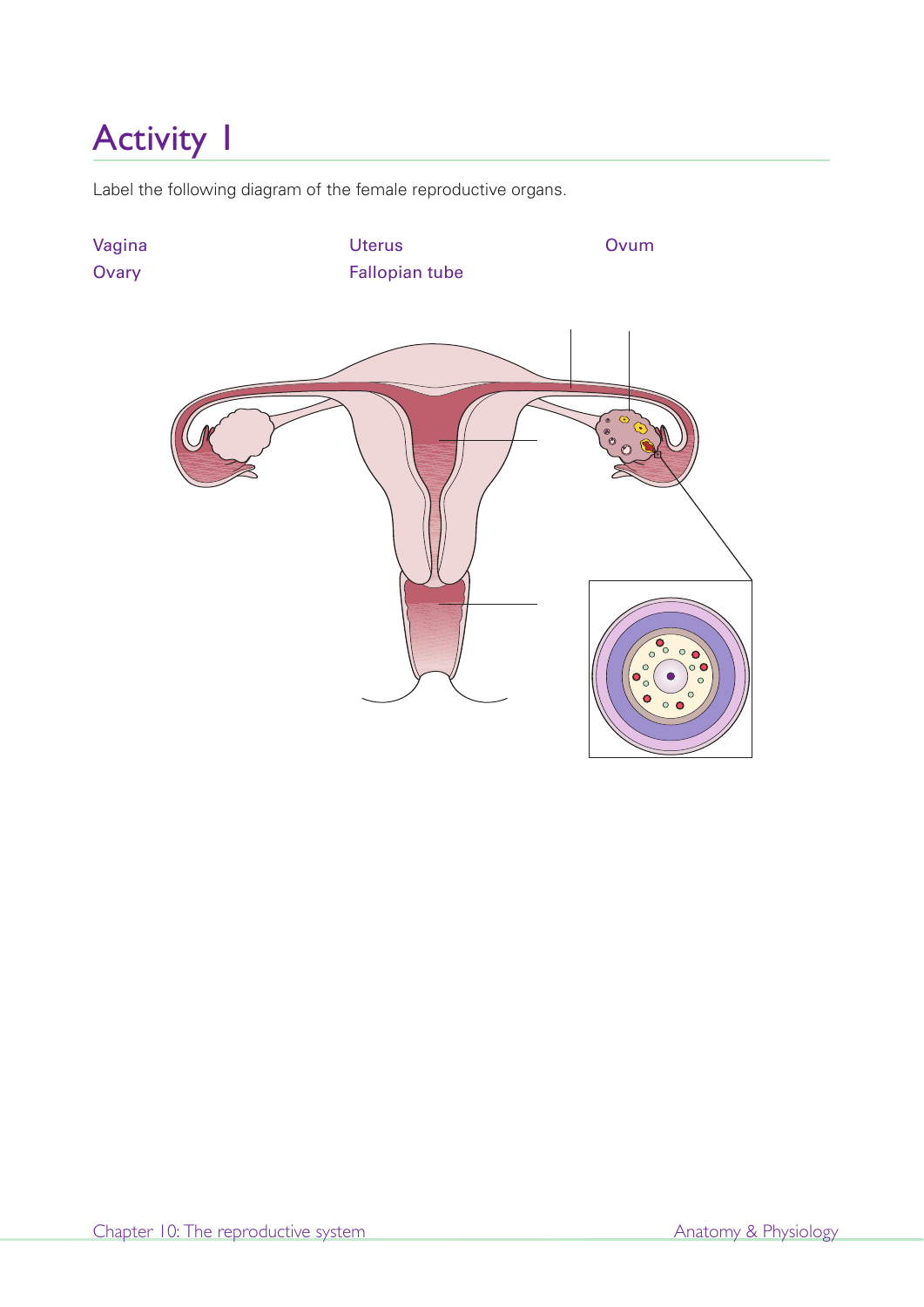Label the following diagram of the structure of the female breast.

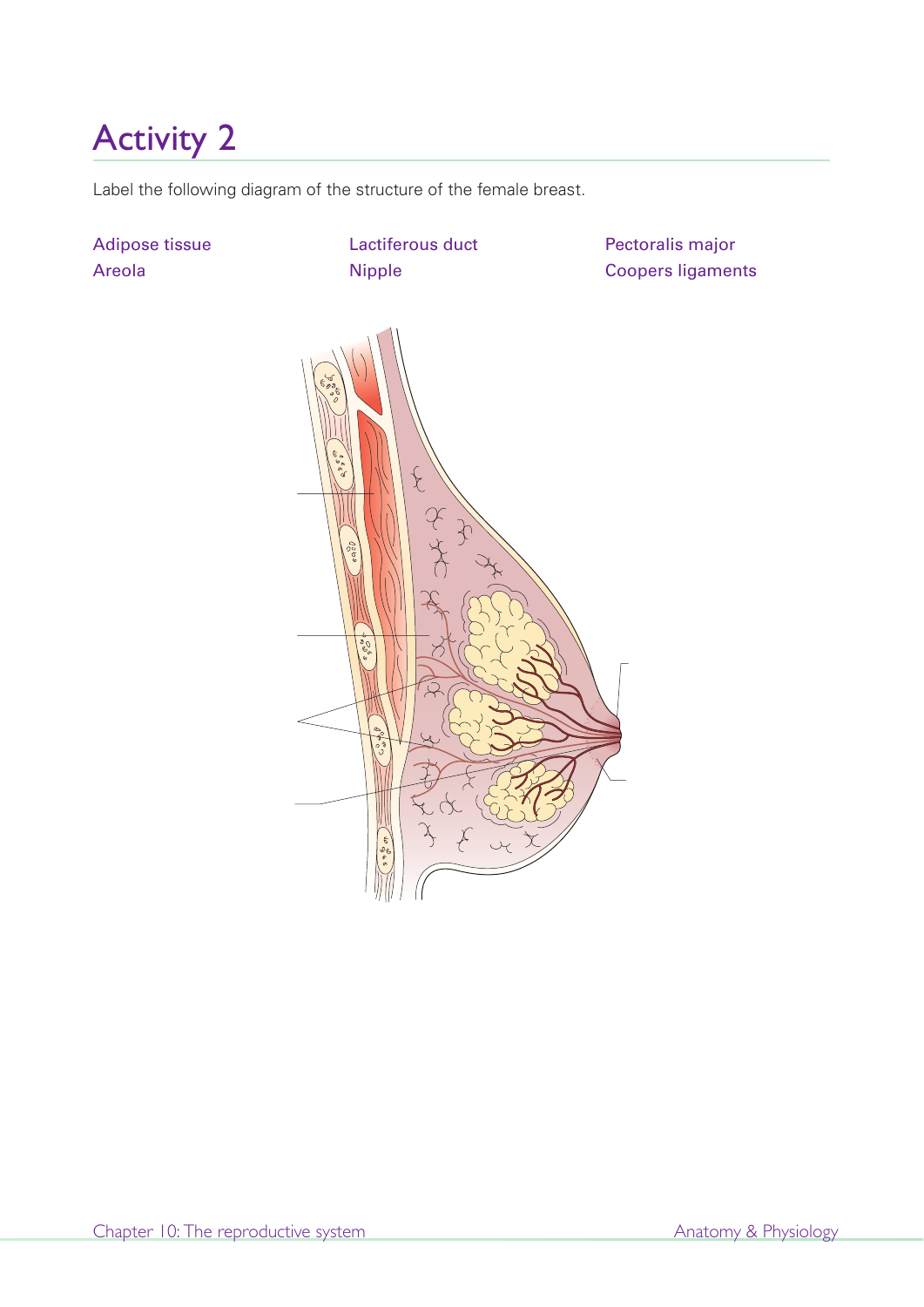Label the following diagram of the male reproductive organs.

Prostate gland Vas deferens Penis Glans penis

**Testis** Epididymis Ureter Urethra

Cowper's gland Seminal vesicle Urinary bladder

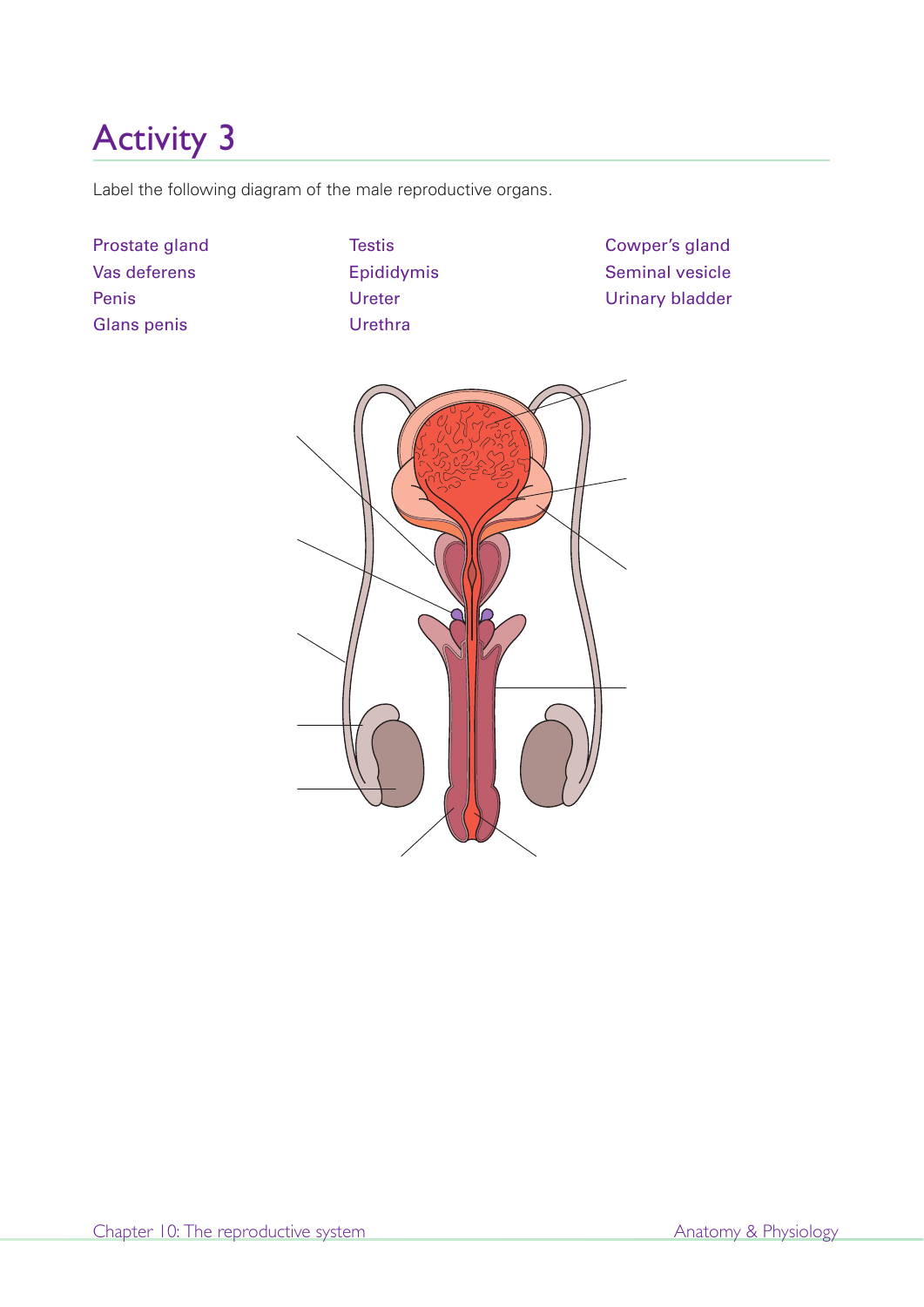Complete the crossword.



## **Across**

- 3. an ovum can only be fertilised in this stage of the female cycle
- 8. tubes that are cut in a vasectomy (3, 10)
- 9. where sperm cells are formed (12, 7)
- 12. muscular and elastic tube for reception of sperm

## **Down**

- 1. female climacteric
- 2. painful and difficult menstruation
- 4. temporary endocrine gland that secretes progresterone until fourth month of pregnancy (6, 6)
- 5. coiled tubes leading from seminiferous tubules of testes to vas deferens
- 6. special structure through which exchange of materials between foetal and maternal circulations occur
- 7. inner lining of uterus
- 10. common pathway for urine and semen in male
- 11. egg cells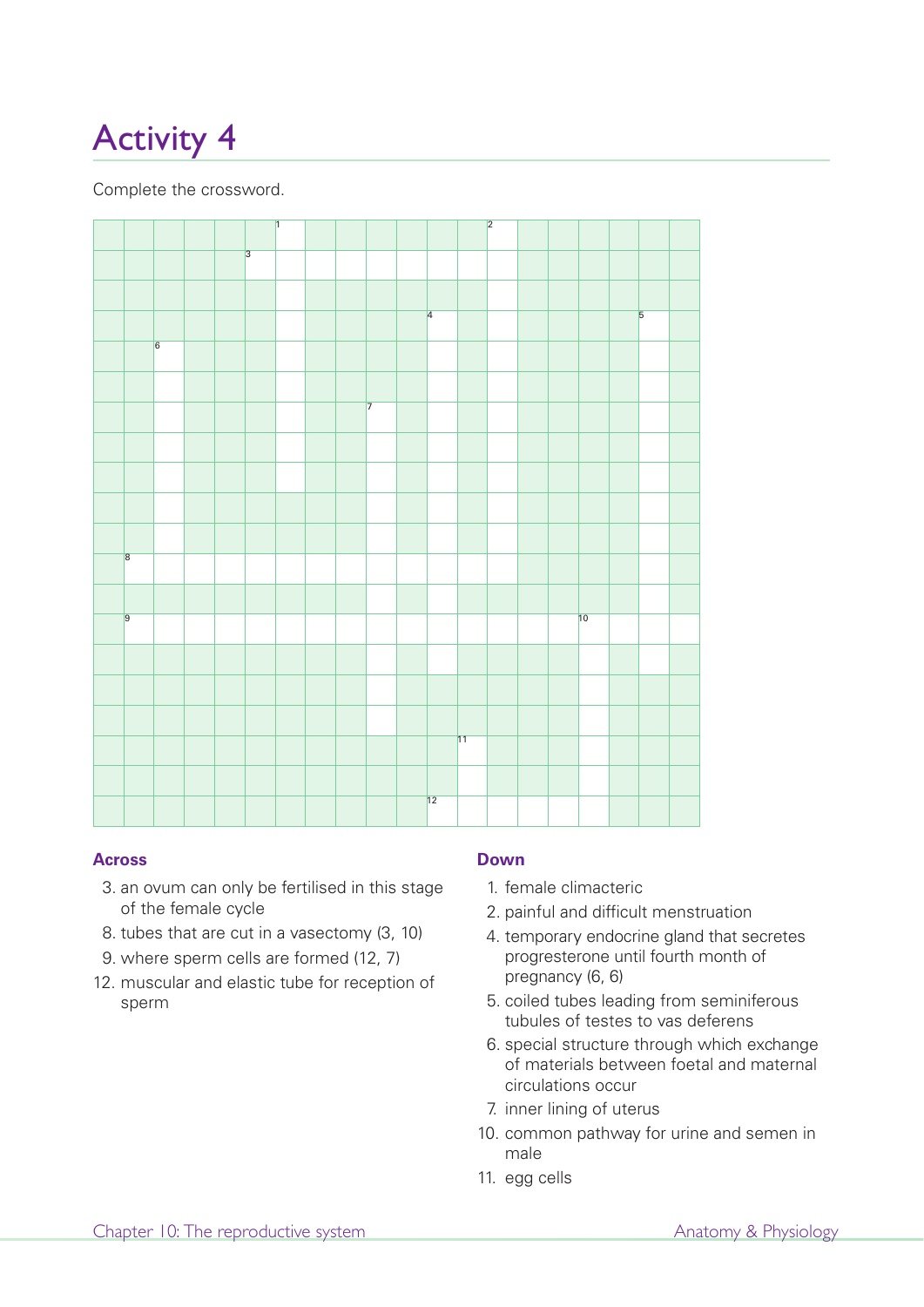Match the key words to the definitions in the box.

| Cervix          | Human chorionic       | Vas deferens |
|-----------------|-----------------------|--------------|
| Myometrium      | gonadotrophic         | Secretory    |
| <b>Follicle</b> | <b>Fallopian tube</b> | Embryonic    |
| Oocyte          | Zygote                |              |

| Key words | <b>Definitions</b>                                                       |  |
|-----------|--------------------------------------------------------------------------|--|
|           | Transports sperm from testis to urethra                                  |  |
|           | Layer of uterus responsible for powerful contractions during<br>labour   |  |
|           | Immature ovum encased in a sac                                           |  |
|           | Structure in which fertilisation normally occurs                         |  |
|           | Fertilised ovum                                                          |  |
|           | Stage of development preceding the foetal period                         |  |
|           | Another term for immature ova                                            |  |
|           | Thick muscular structure that opens into vagina                          |  |
|           | Second phase of menstrual cycle                                          |  |
|           | Hormone causing corpus luteum to be maintained to establish<br>pregnancy |  |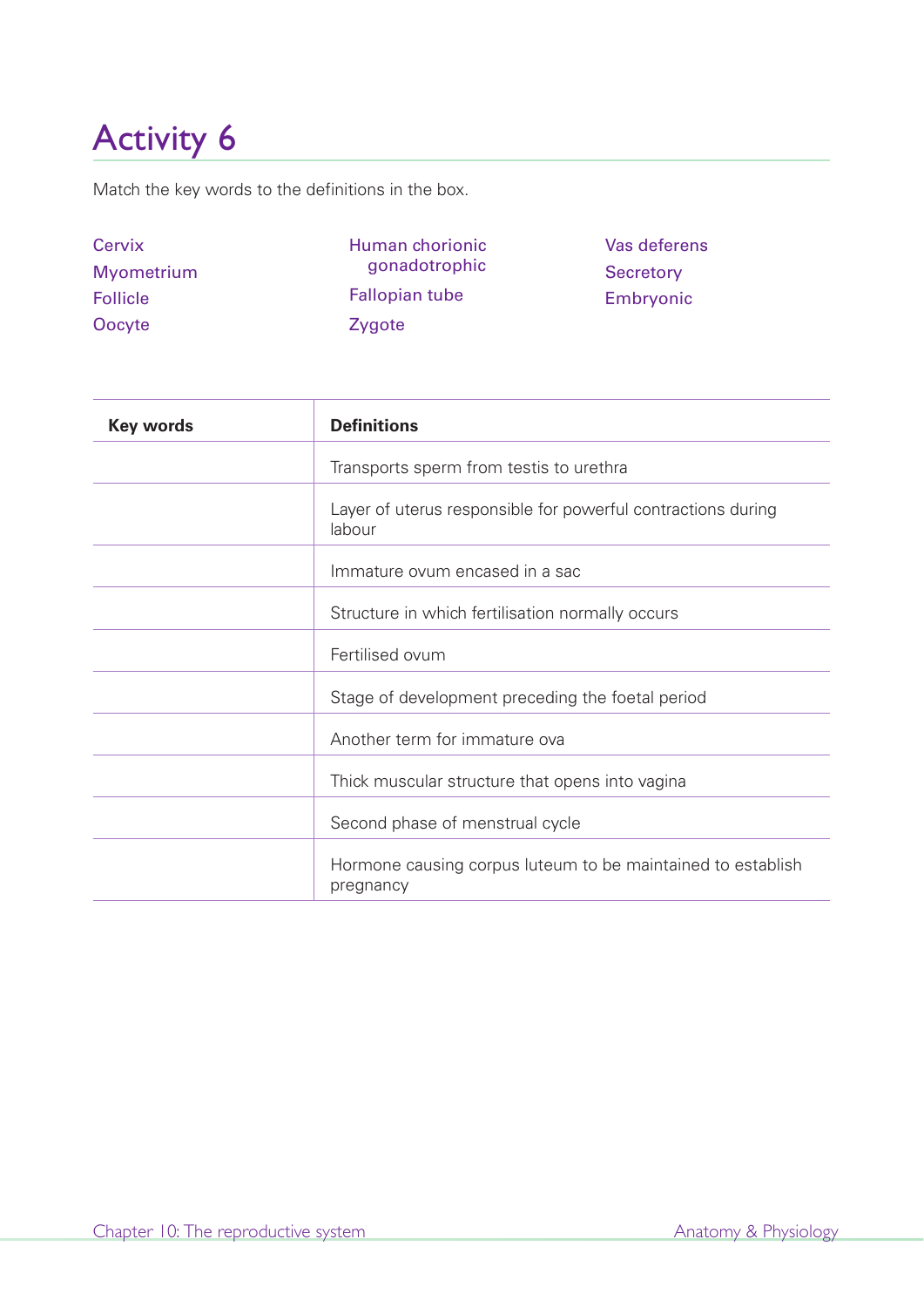Complete the following by filling in the blanks with the words listed below.

| atrophy                                                                                       | elasticity                                                                                         | libido  | prostate  |  |  |
|-----------------------------------------------------------------------------------------------|----------------------------------------------------------------------------------------------------|---------|-----------|--|--|
| oestrogen                                                                                     | progesterone                                                                                       | testes  | menopause |  |  |
| vagina                                                                                        | fatty                                                                                              | mucous  | seminal   |  |  |
| cervix                                                                                        | testosterone                                                                                       | sperm   | vulva     |  |  |
| lubrication                                                                                   | gonadotrophic                                                                                      | ovaries | viscous   |  |  |
|                                                                                               |                                                                                                    |         |           |  |  |
|                                                                                               | There are numerous physical changes in women with age, with declining levels of the hormones       |         |           |  |  |
|                                                                                               |                                                                                                    |         |           |  |  |
|                                                                                               |                                                                                                    |         |           |  |  |
| Ovulation usually stops one to two years before the ____________________.                     |                                                                                                    |         |           |  |  |
|                                                                                               | As the _______________________ reach the end of their productive cycle, they become unresponsive   |         |           |  |  |
|                                                                                               |                                                                                                    |         |           |  |  |
|                                                                                               |                                                                                                    |         |           |  |  |
|                                                                                               |                                                                                                    |         |           |  |  |
|                                                                                               | Atrophy causes the ________________________ to shorten and the ________________________ lining to  |         |           |  |  |
| become thin, dry and less elastic.                                                            |                                                                                                    |         |           |  |  |
| After the menopause the uterus shrinks rapidly to half its premenstrual weight.               |                                                                                                    |         |           |  |  |
|                                                                                               |                                                                                                    |         |           |  |  |
|                                                                                               | In the breasts the glandular, supporting and _______________________ tissues atrophy and as the    |         |           |  |  |
| Cooper's ligaments lose their _________________________, the breasts become pendulous.        |                                                                                                    |         |           |  |  |
|                                                                                               | Physiological changes in older men include reduced ________________________ production, which in   |         |           |  |  |
| turn may cause decreased _____________________.                                               |                                                                                                    |         |           |  |  |
| A reduced testosterone level also causes the ______________________ to atrophy and soften and |                                                                                                    |         |           |  |  |
|                                                                                               | decreases _____________________________ production by around 48-69% between the ages of 60 and 80. |         |           |  |  |
|                                                                                               | Normally, the _________________________gland enlarges with age and its secretions diminish.        |         |           |  |  |
|                                                                                               |                                                                                                    |         |           |  |  |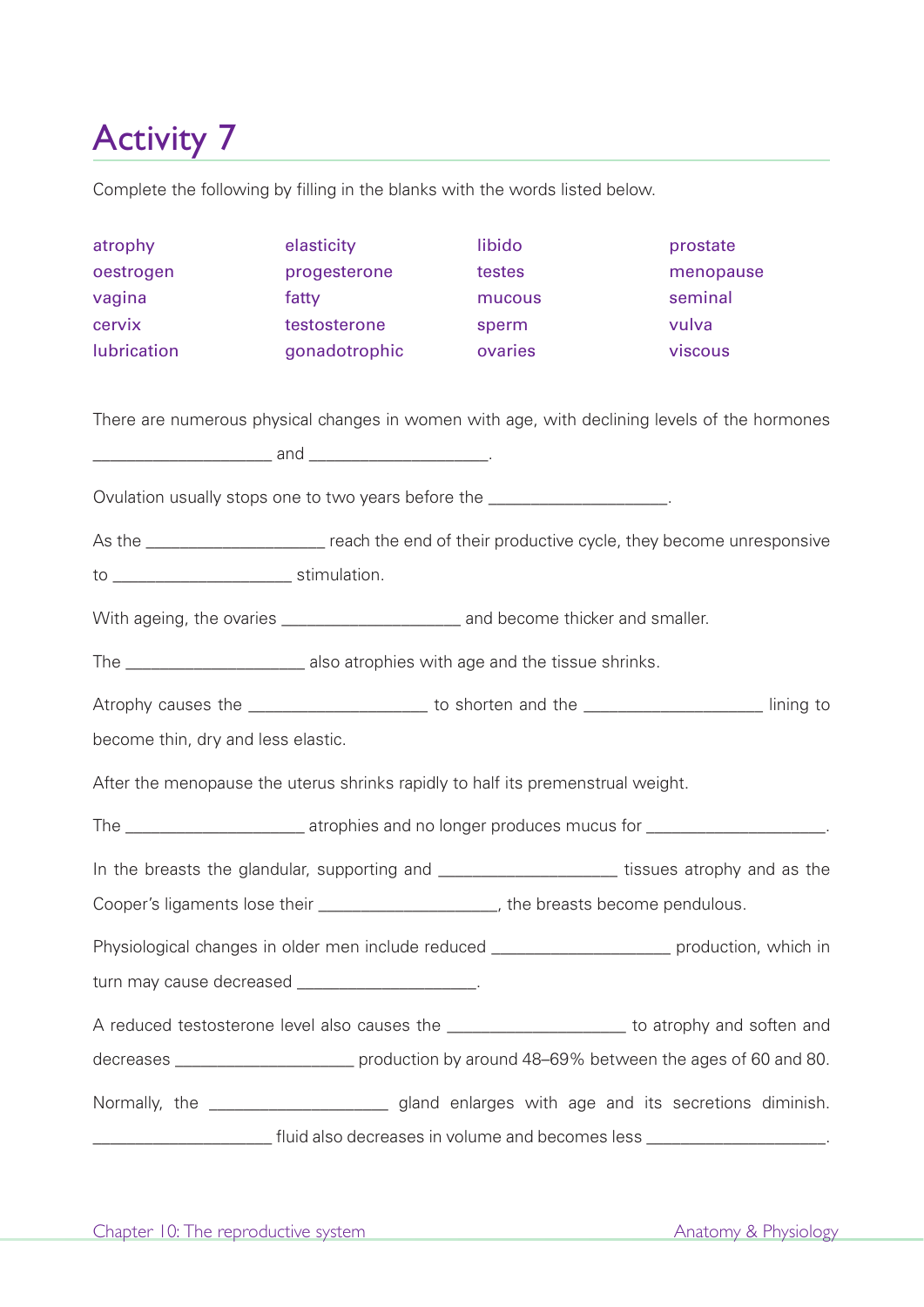## Multiple-choice questions - Student book, p265

#### **1. The main function of the ovaries is to**

- a) accommodate a growing foetus during pregnancy
- b) serve as a site for fertilisation
- c) produce mature ova
- d) receive male sperm

### **2. Once an ovum has become fertilised it is known as a**

- a) blastocyst
- b) zygote
- c) embryo
- d) foetus

### **3. A foetus's gender is distinguishable at**

- a) eight weeks
- b) the end of the first month
- c) the end of the first trimester
- d) a month before birth

#### **4. The function of the Fallopian tubes is to**

- a) convey ova from the ovary to the uterus
- b) convey ova from the ovary to the vulva
- c) prepare for the implantation of a fertilised ovum
- d) secrete mucus

## **5. The uterus is situated**

- a) in front of the bladder and behind the rectum
- b) behind the bladder and in front of the rectum
- c) on the lateral walls of the pelvis
- d) at the entrance of the vulva

## **6. The cervix is**

- a) a thick muscular structure that opens into the vagina
- b) an outer covering of the uterus
- c) the largest and main part of the uterus
- d) the dome-shaped part of the uterus

### **7. The inner mucous membrane lining of the uterus is called the**

- a) perimetrium
- b) perineum
- c) myometrium
- d) endometrium

### **8. Which of the following statements is TRUE?**

- a) The seminal vesicles secrete an alkaline fluid which contains bacteria
- b) Vas deferentia are the tubes through which sperm is released
- c) The prostate gland lies in front of the symphysis pubis and behind the rectum
- d) A male urethra can only serve as a pathway for semen

#### **9. Where in the male reproductive system are sperm cells stored to maturation?**

- a) vas deferentia
- b) penis
- c) epididymides
- d) Cowper's glands

### **10. The collective term for male hormones is**

- a) gonads
- b) androgens
- c) vesicles
- d) none of the above

#### **11. Which of the following hormones prepares the lining of the uterus for the implantation of a fertilised egg?**

- a) progesterone
- b) oestrogen
- c) follicle-stimulating hormone
- d) luteinising hormone
- **12. Where does fertilisation of the ovum take place?**
	- a) ovaries
	- b) uterus
	- c) Fallopian tubes
	- d) vagina